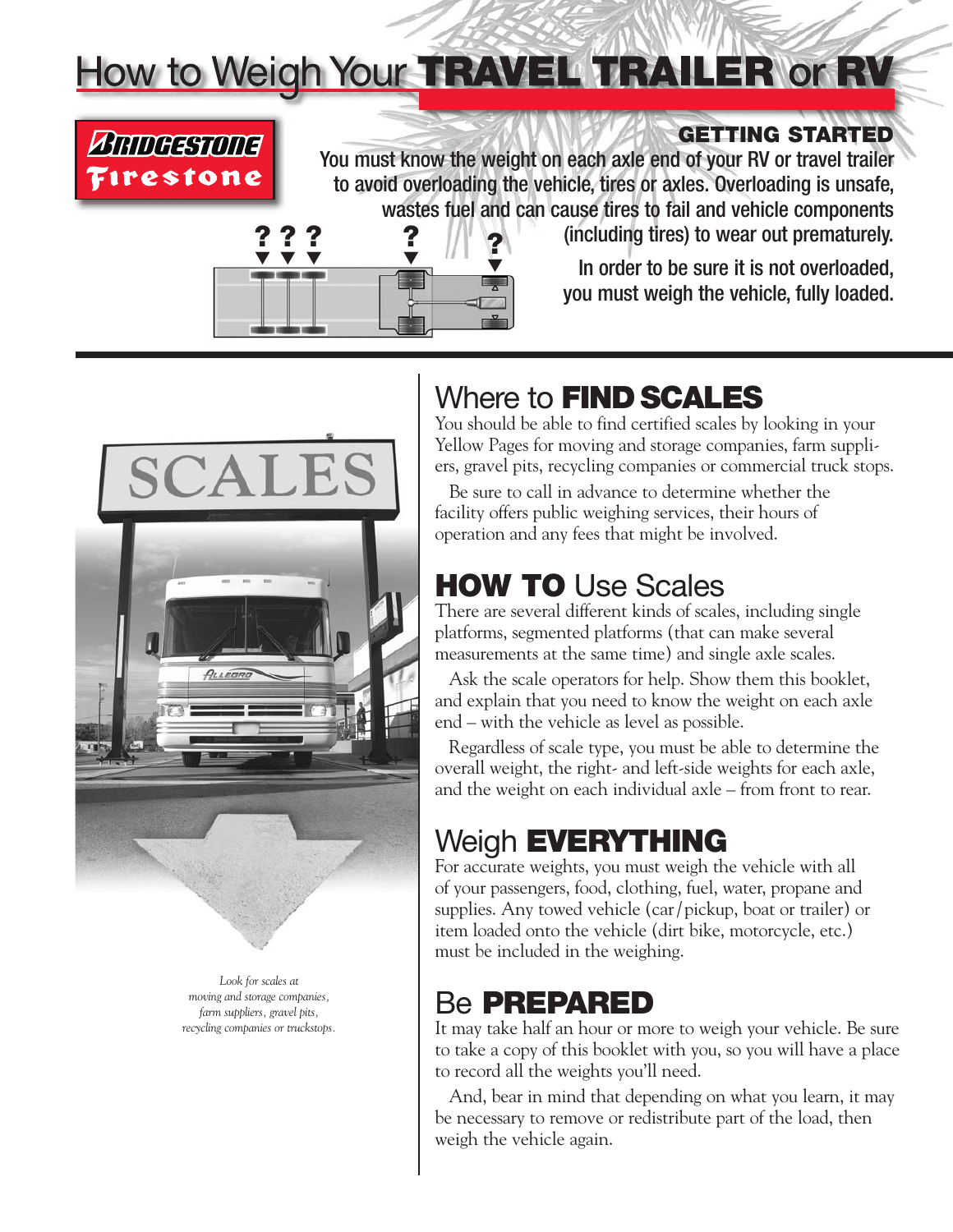# **HOW MUCH** should it weigh?

The correct weights for your vehicle will appear on a vehicle placard like those pictured here. Notice that the placard should tell you the Gross Axle Weight Rating (GAWR) for each axle, the Gross Vehicle Weight Rating (GVWR) for the whole vehicle, along with information about the correct tire and rim sizes and recommended cold tire inflation pressures.

If you exceed the GVWR, you must remove part of the load until you are within the legal limits.

# How do we know the **CORRECT AXLE END LOADS?**

The maximum load on each axle end is half the GAWR for that axle. You must not exceed the total GAWR for any axle, or the maximum for any axle end. MANUMENT BY: FOUR WINDS INTERNATIONAL

Even if the vehicle as a whole does not exceed the GVWR, a given axle end might be overloaded. In that case, you must redistribute the load.

#### 8600 LBJ THIS VEHICLE CONFORMS TO ALL APPLICABLE U.S. FEDERAL MOTOR VEHICLE SAFETY STANDARDS IN EFFECT IN: Choosing Correct 1GBJG31GX21194020 **TIRE INFLATION PRESSURE**

## **MEASURE** the Load

If an axle end has dual tires, the load on each tire is half the load on the axle end. **Never exceed the maximum tire load rating** that is molded into the tire's sidewall (along with the inflation pressure for that load). **Never exceed maximum load or inflation pressure rating of your wheels.**

### Find the **RECOMMENDED** Inflation Pressure

Always **determine correct tire inflation pressure based on actual loads on the tires. Use the tiremakers' recommendations** (which you will find in load and inflation tables). **Never** use inflation pressures lower than those printed on the vehicle placard.

**All tires on both ends of an axle must have the same inflation pressure**. If the load on each axle end is so different that different inflation pressures are recommended, use the higher pressure on both ends – or – redistribute load so that the same inflation pressure is recommended for both axle ends.



**1-800-543-7522 www.trucktires.com www.tiresafety.com**

#### TRAILER WEIGHT INFORMATION

*(Required by law on all vehicles.)*

tiere

LT225/75R16D

LT225/75R16D

**ME** 07/02

**RIMS** 

16X6K

16X6K

TYPE **MPV** 

260

DATE: 03/02

#### SERIAL# 1UJBJ02J9316L0061

**MC. VEH. MFG. BY: GENERAL MOTORS CORP** 

1951 脂

4300 LB

KG  $\lfloor B \rfloor$ 

临

5579 后 ( 12300 国

GYVR

FRONT

INTERV

REAR

GAWR

- MODEL 190L OWEST SERIES 03 II
- GVWR (Gross Vehicle Weight Rating) means the maximum permissible weight of this trailer when separated from the tow vehicle.
- UWM (Unloaded Vehicle Weight) is the total weight of this<br>trailer as manufactured at the factory when separated<br>from the tow wehicle. If applicable, it includes full<br>generator fuel, engine oil, and coolants. hen separated<br>includes full
- $\frac{CCCC}{C}$  (Cargo Carrying Capacity) is equal to GWR minus each of the following: UWW, full fresh (potable) water (including the water heater), full LP gas weight.
- GCWR (Gross Combination Wight Rating) means the value specified by the trailer manufacturer as the maximum allowable weight<br>of this trailer with its towed trailer or towed vehicle.

\*\*The GCWR of this trailer is  $0$  Lbs.  $($ 

#### CARGO CARRYING CAPACITY (CCC) COMPUTATION

|                                                    |       | <b>Endramed View</b> |
|----------------------------------------------------|-------|----------------------|
| <b>GVWR</b>                                        | 5500/ | 2497                 |
| Minus UVW                                          | 3939/ | 1768                 |
| Minus fresh water weight of 43 gal.@ 8.331bs./gal. | 358/  | 163                  |
| Minus LP gas weight of 14 gallons @ 4.241bs./gal.  | 60/   | 27                   |
| CCC for this trailer*                              | 1143/ | 519                  |
|                                                    |       |                      |

\*Dealer installed equipment will reduce the CCC.<br>\*\*This trailer is not recommended nor intended to or intended to be used to tow any other vehicle or trailer

CONSULT OWNER MANUAL(S) FOR SPECIFIC WEIGHING<br>INSTRUCTIONS AND TOWING GUIDELINES.

*(Added by Recreational Vehicle Industry Association [RVIA] member manufacturers. Supersedes Federal Dataplate.)*



*See page 4 of*  R<sub>k</sub> for Light Trucks, RVs, Mini-buses and Ambulances *for more information.*

FCC027933

60 FSI X

450 IPA SNGLE

65 PSI}

FEDERAL DATAPLAT

RVIA

DATAPLATE

420 KPA SINGLE DUAL

 $\Box$ 

 $\frac{1}{\sqrt{2}}$ 

**DOLD INFLATION PRESSUR**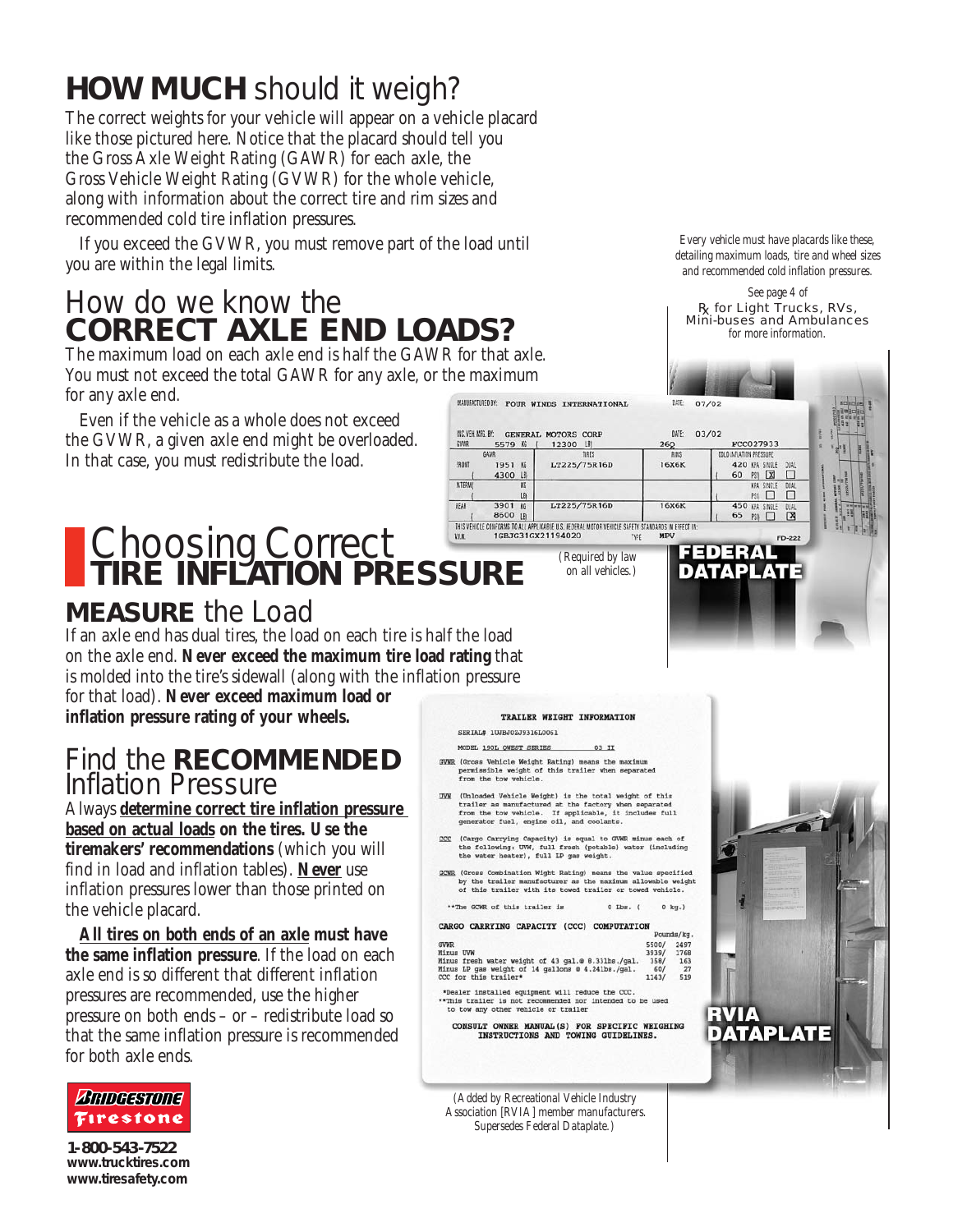### **Pulling Vehicle & Travel Trailer Pulling Vehicle: Individual Axle & Gross Vehicle Weights** STEP 1A STEP 1B STEP 1C **Calculated** ᄀ STEP 1C: STEP 1A = GAW STEP 1B = GVW Rear Axle =  $(1B - 1A)$ Scale Weight **a** lbs. **lbs. lbs. lbs. lbs. lbs. lbs.** GAWR GVWR GAWR From Owner's Manual **in the set of the set of the set of the set of the set of the set of the set of the set of the set of the set of the set of the set of the set of the set of the set of the set of the set of the set of Pulling Vehicle: Individual Wheel Position Weights** STEP 2A STEP 2B STEP 2A 500 \_\_<br>—  $\mathbb{D} \circ \mathbb{D}$ **Calculated**  $\overline{a}$ <u>l ă.</u>  $\Rightarrow$ STEP 2C: STEP 2A STEP 2B Right Rear =  $(2B - 2A)$ Scale Weight | **lbs.** | **lbs.** | **lbs.** | **lbs.** | **lbs.** | **lbs.** | Calculate Other (STEP 1A - 2A) Left Rear = (1C - 2C) Side Weight **lbs. lbs. lbs. lbs. lbs. lbs.** See Note #1 See Note #1 & 2 Tire Load (lbs.) lbs. lbs. lbs. lbs. lbs. lbs. See Note #1 See Note #1 **Inflation lbs. psi Travel Trailer: Individual Axle & Gross Vehicle Weights** STEP 1D STEP 1E STEP 15 STEP 16 STEP 16 STEP 16

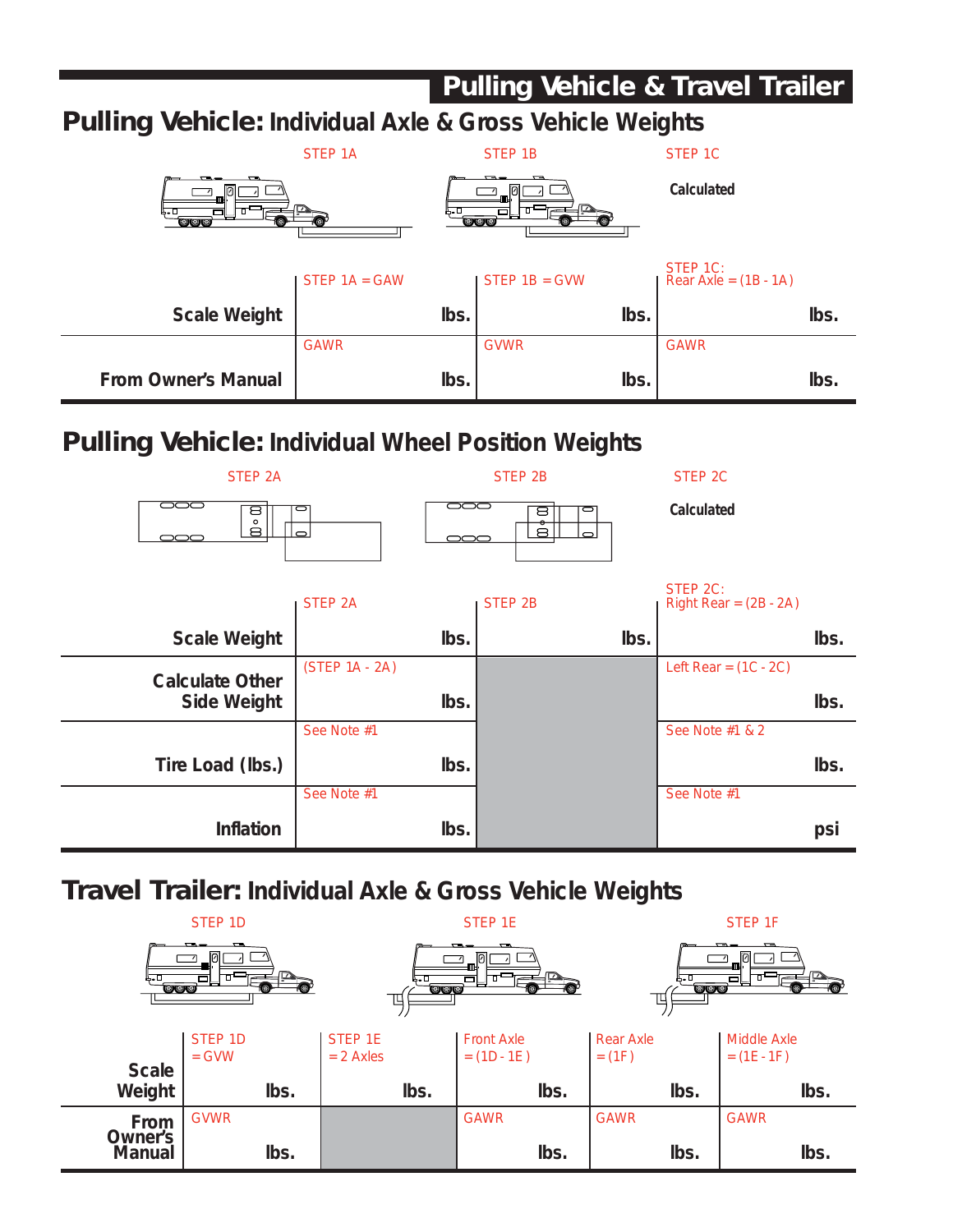## **Travel Trailer: Individual Wheel Position Weights**



See Note #1 See Note #1 **Inflation psi psi**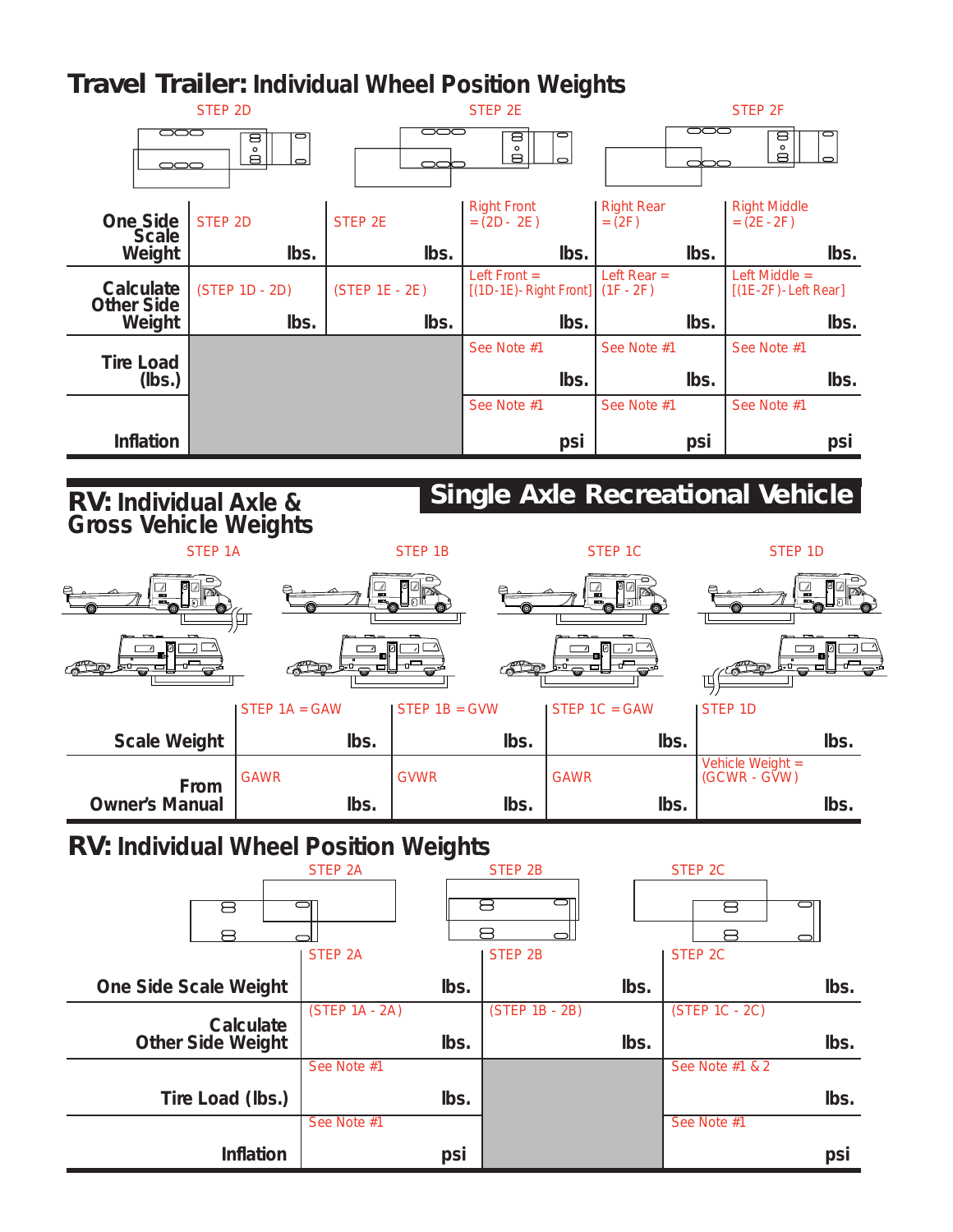# **Tandem Axle Recreational Vehicle**



NOTE: Should your tandem axle recreational vehicle be pulling a travel trailer, please see "Weighing Your Single Axle Recreational Vehicle," STEP 1D page 3.

## **RV: Individual Wheel Position Weights**

| STEP <sub>2A</sub>       | STEP 2B         |                     | STEP <sub>2C</sub>  | STEP <sub>2D</sub>                    |
|--------------------------|-----------------|---------------------|---------------------|---------------------------------------|
| oS                       | 무무<br>oS        | $\Box$              |                     | <b>Calculated</b>                     |
| One Side                 | STEP $2A = GAW$ | STEP $2B = GWW$     | STEP <sub>2C</sub>  | STEP 2D: Right Duals =<br>$(2B - 2C)$ |
| <b>Scale Weight</b>      | lbs.            | lbs.                | lbs.                | lbs.                                  |
| Calculate                | STEP 1A - 2A    | <b>STEP 1C - 2B</b> | <b>STEP 1D - 2C</b> | Left Duals = $(1E - 2D)$              |
| <b>Other Side Weight</b> | lbs.            | lbs.                | lbs.                | lbs.                                  |
|                          | See Note #1     |                     | See Note #1         | See Note #1 & 2                       |
| Tire Load (lbs.)         | lbs.            |                     | lbs.                | lbs.                                  |
|                          | See Note #1     |                     | See Note #1         | See Note #1                           |
| Inflation                | psi             |                     | psi                 | psi                                   |

## **CAUTION**

**Individual wheel position weights MUST NOT exceed the maximum tire load capacity. Maximum tire load capacity can only be achieved utilizing the maximum allowable psi as listed on the sidewall of the tire.**

<sup>1</sup> From the tire manufacturer's load and inflation tables or the sidewall of the tires mounted on the vehicle.

<sup>2</sup> If vehicle has duals, read dual capacity from tire and multiply by 2 (two) to obtain dual assembly load carrying capacity.

For more information/additional assistance, contact your tire dealer.